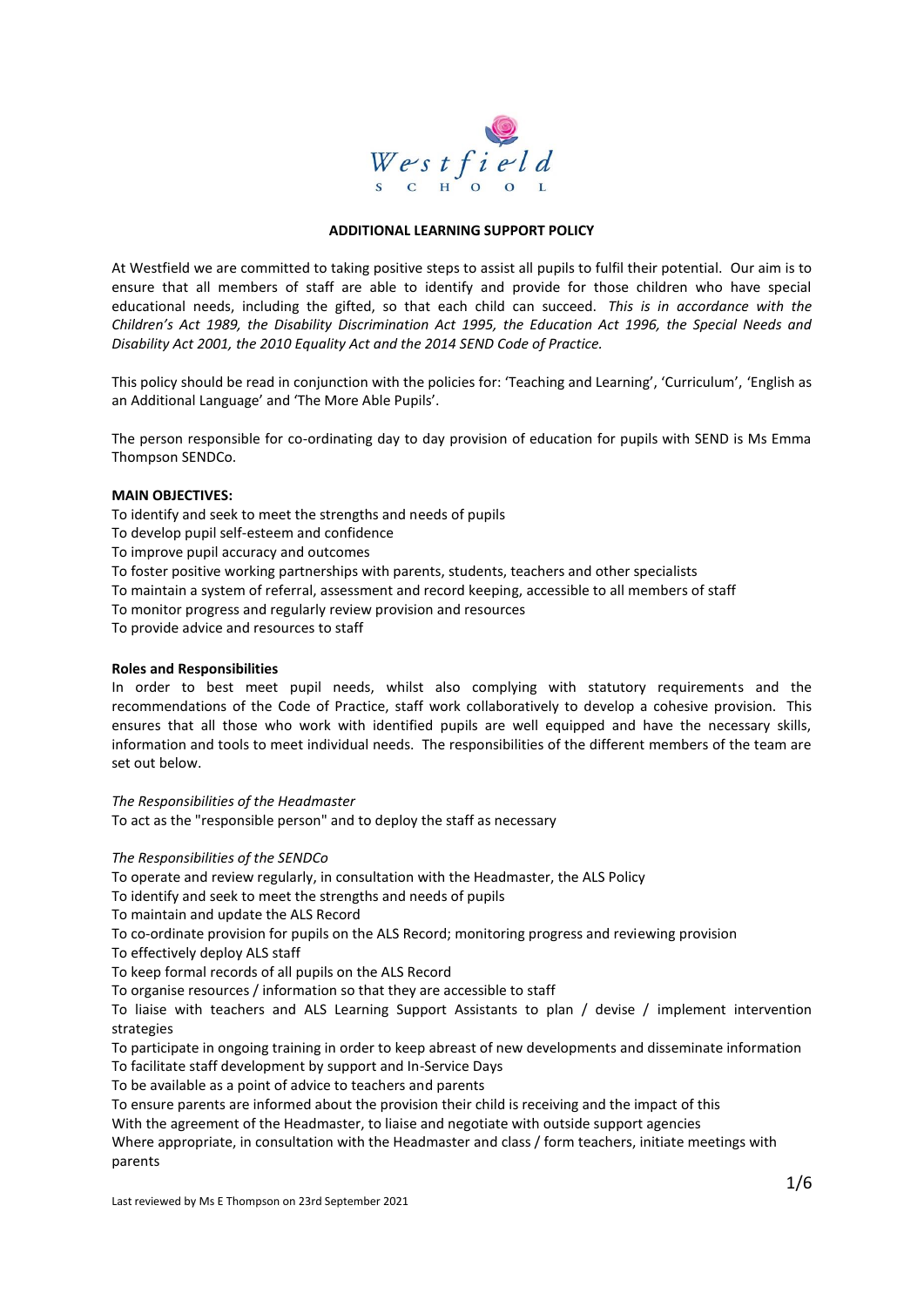## *The Responsibilities of the Subject / Class Teacher*

To deliver Quality First Teaching for all

To assess and identify pupil difficulties, liaising with the ALS department as needed

To be fully aware of the details relating to ALS Record pupils, with whom they interact (teaching or otherwise) To be fully aware of, for the ALS Record pupils they teach, the information held in each pupil's electronic folder To refer to and utilise ALS documentation, data and advice in order to understand and meet the needs of Pupils on the ALS Record

To appropriately differentiate and adapt teaching for ALS Record pupils

To maintain accurate records

To update the Headmaster, the pupil's parents and the ALS teacher/coordinator on progress made

### **Allocation of Resources**

Alongside QFT, the school provides a negotiated timetable of additional support, enabling pupils to develop to their full potential. This support is charged in line with the 'ALS Charging Policy' (appendix 1) and provided by the SENDCo, ALS teacher, Learning Support Assistants and other members of staff. The use of support time is constantly under review; timetables are flexible, adapting in response to the changing needs of the pupils.

### **Identification, assessment and recording**

EYFS - In assessing the progress of children in the Early Years Foundation (EYFS) stage, the non-statutory Early Years Outcomes guidance is used to assess the extent to which each child is developing at expected levels for their age.

The Early Years Assessment Screen, provided by Newcastle LA, is also used to identify those children experiencing significant delays in areas of development. Should any child be regarded as not making progress, ALS and the EYFS Co-ordinator will, together with parents, plan steps for support as part of a graduated response. An Early Years SEN Support Plan will be established and reviewed at least termly. If insufficient progress is being made after the initial review, the ALS/EYFS Co-ordinator can seek advice and support from other professionals via Newcastle LA's Area SENDCo for EYFS. A request can be made for Early Years Additional Needs Funding and / or support.

In Junior House, all pupils in Transition and Upper One are screened for strengths and weaknesses in both reading and spelling. Similar assessment methods are used in Senior House for girls in Upper Four as well as those moving from Lower Three to Upper Three (both internal and external). Any pupils who are being monitored are tested annually. In addition, all new pupils (up to Sixth Form) are tested during the academic year they arrive. Intervention as a result of these scheduled assessments is very much dependent upon outcome. In many cases, the continued implementation of QFT by staff will be sufficient support, whereas in others it may be necessary to review relevant Pupil Profiles and potentially pursue increased provision.

#### **Provision**

The single biggest tool in overcoming barriers to learning is through effective adaptation, differentiation and personalisation of teaching. In some instances, specialist ALS support or advice may be required in order to best meet a pupil's needs.

All pupils with identified additional needs and English as an Additional Language (EAL) are recorded on the ALS Record. The ALS Record holds a brief overview of each pupil's level and nature of difficulty, alongside how they are supported and any Access Arrangements they may have. This is regarded as 'live' information, held digitally in the Staff Lounge, and updated throughout the academic year. Any significant updates are also emailed out to staff. Pupil ALS coding is simultaneously shown in SIMS. Teachers should be fully aware of the details relating to ALS Record pupils with whom they interact.

Wave 1 - Indicates that the pupil will benefit from QFT within the classroom and core strategies with teachers monitoring progress. Some of these pupils may have previously been at Wave 2 – their historic Pupil Profile is on file for reference.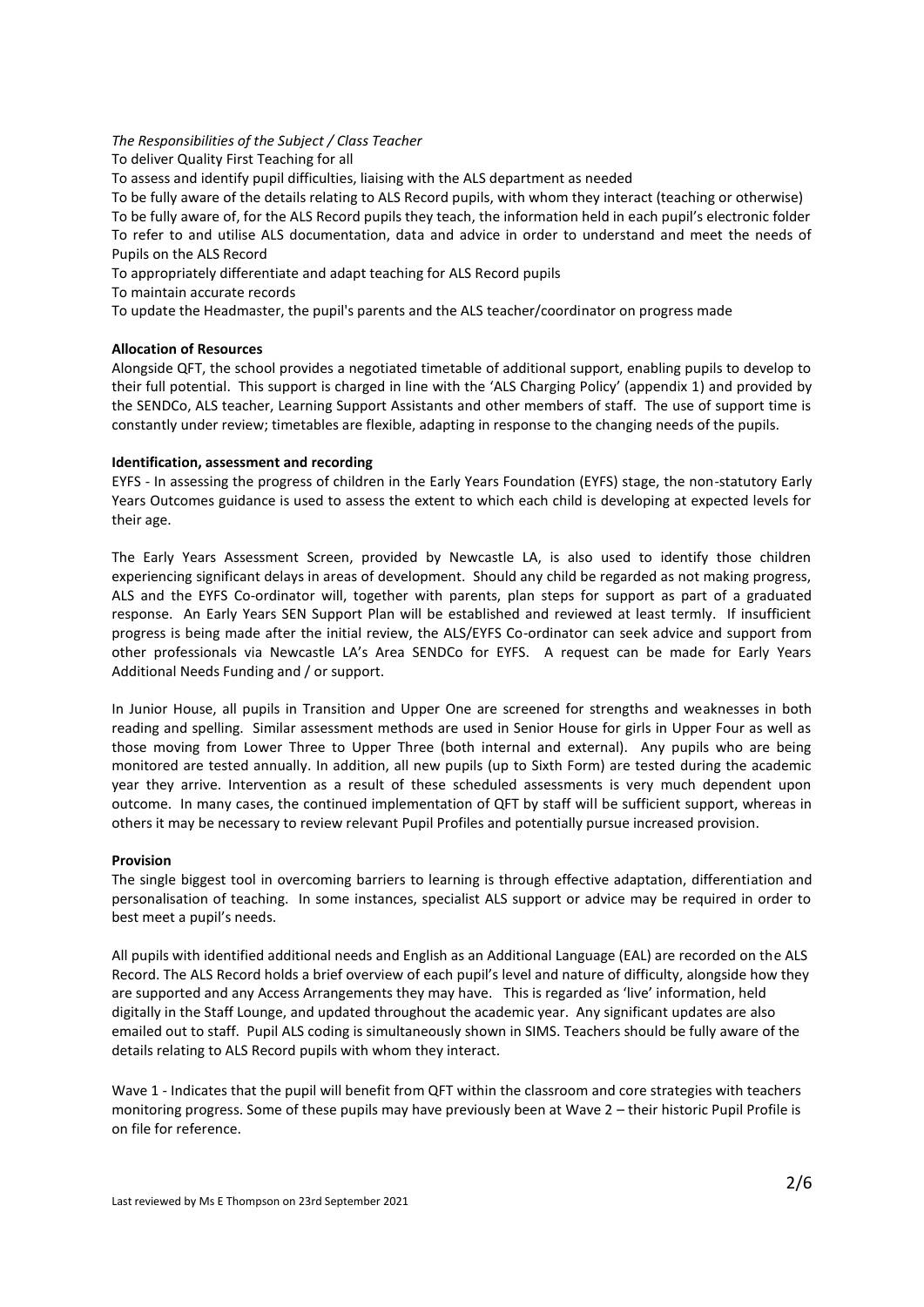Wave 2 - Indicates a pupil requires a greater level of support and personalisation of learning within the classroom. These pupils have a Pupil Profile which highlights the pupil's specific difficulties and tailored strategies.

Wave 3 – Indicates a pupil requires significant differentiation and personalisation to access the curriculum and have an Education Health and Care Plan (EHCP) or parental funded support. In additional to a Pupil Profile, pupils with LA funding have a costed Provision Map which identifies LA pupil outcomes and how funding is used. Wave 3 pupils benefit from support within the classroom; it is imperative that this is planned for by subject teachers, in order for it to be effective. Teachers retain oversight and direct LSA support, as they are the ones best placed to identify a pupil's specific skill or knowledge gaps. The 'ALS Record Action Plan/Review' is the document which supports this process; it is completed between the LSA/teacher, with the LSA overseeing administration and retaining the document. Targets are openly shared with pupils with the aim being that if the pupil, LSA and teacher all have transparent, shared goals, the likelihood of achievement is increased. Each set of targets can last from a couple of weeks to a half term or topic, at which point the plan is reviewed and new targets are set.

There is an additional 'information only' category, on the ALS Record, for pupils whose teachers should also be aware of, but their needs can be met firmly through day to day classroom teaching.

Any 'Waved' pupils, in Senior House, may also receive additional ALS support following curriculum personalisation.

Not all 'Waved' pupils would ordinarily be identified as having additional needs. Due to Westfield's size, and the depth of knowledge we have about pupils, we are able to identify additional needs that would often go unnoticed. Therefore, only those pupils who are waved and require greater personalisation or input beyond our core offer are counted for data purposes.

The ALS department maintain pupil records, this information is used to review and monitor support levels, with a focus on: pupil progress, effectiveness of the intervention and future action needed. Where appropriate reviews include wider school staff, external agencies and parents. Pupil Profiles are updated annually ready for the start of the new academic year. They are also updated, over the course of the year, upon receipt of any new information or advice. Teachers should be familiar with the content of the Pupil Profiles and there should be a clear identification of how lessons are being personalised to meet needs.

Although subject teachers remain the core lead in meeting pupil needs in the classroom, the ALS referral process is in place to support staff where needed. The process provides a clear framework to identify where difficulties lie and how needs can be met through QFT and ALS strategies. Where this is not possible, the referral process includes a clear route to additional support and intervention, alongside an expedited 'Fast Track' option, where a rapid deterioration or significant concern arises.

Where it is felt that a pupil would benefit from enhanced levels of ALS support the SENDCo will liaise with parents and discuss the various support mechanisms available, including any associated costs. Information sheets which outline provision are available for parents of both Junior House and Senior House pupils. In liaison with parents, diagnostic assessments may be carried out by the SENDCo or an outside agency (e.g. Physiotherapists or Educational Psychologists), in order to access additional specialist support. Details of any assessments undertaken by the SENDCo are shared with parents and retained on the pupil's ALS file. Where external assessments are reported to school this information is also noted. Relevant details are also circulated to staff members to enhance their knowledge of the pupil and to influence lesson content, delivery and assessment.

Parents can contact the ALS department directly, at any time, if they have a concern and a representative of ALS is available at Parents Evenings.

Each year the school's policy for ALS provision is reviewed in order to ensure that it continues to work successfully for the changing needs of both staff and pupils.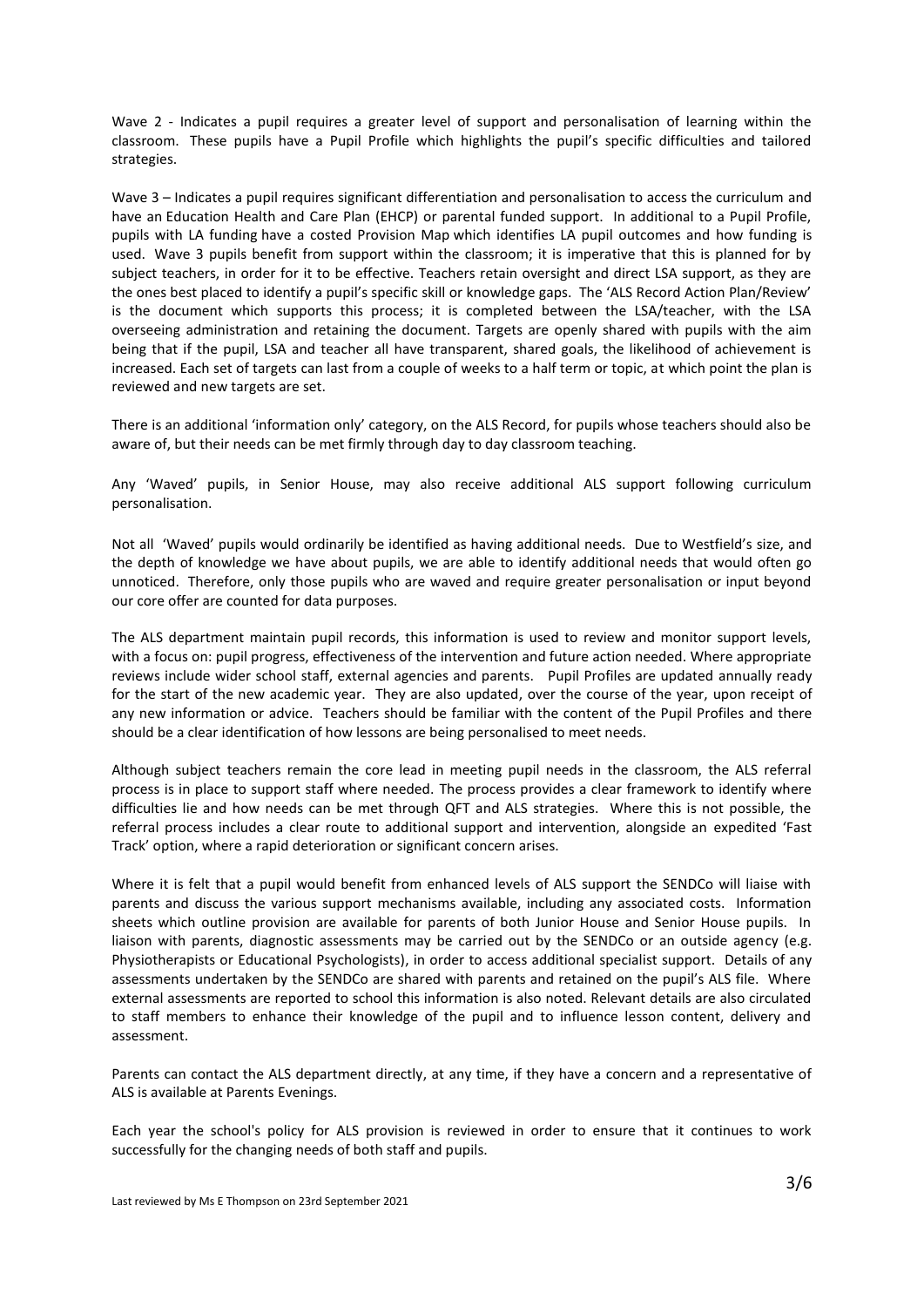### **Use of Educational Psychology / Psychology services at Westfield**

Our SENDCo is qualified to undertake a number of individual and group-based assessments covering ability, attainment and cognitive processing. This option and associated costs (appendix 1) are discussed with parents, prior to referral to Educational Psychology / Psychology services.

Parents are alerted to the difference in provision between 'in house' SENDCo conducted assessments versus external Educational Psychology / Psychology assessments. For example, for a formal diagnosis of dyslexia an Educational Psychology / Psychology assessment is required.

Parents are also alerted to the need for a 6-month interval between the undertaking of the same assessments, before considering the route they wish to explore.

The following private Educational Psychologists / Psychologists are known to Newcastle Local Authority Educational Psychology service and are therefore deemed appropriate contacts where onward Educational Psychology / Psychology referral is required:

- Rick Portsmouth [http://www.dyslexianorth.co.uk/rick\\_portsmouth\\_chartered\\_psychologist.html](http://www.dyslexianorth.co.uk/rick_portsmouth_chartered_psychologist.html)
- · Brechin Turner [brechinturner@gmail.com](mailto:brechinturner@gmail.com)
- · Charles Ward <http://www.wardpsychology.co.uk/>
- · Dyslexia North East https://www.dyslexiane.org.uk/

We do not recommend anyone of the above providers over another, rather we advise parents to contact each of them, to discuss their needs and associated costs, before deciding which they feel is a best match. Parents are also advised that whoever they pick, they should ensure they are currently HCPC registered, this can be done via the HCPC website - [http://www.hcpc-uk.co.uk/.](http://www.hcpc-uk.co.uk/)

#### **Public Examinations**

When it is felt that a pupil qualifies for, and would benefit from, access arrangements in public examinations formal assessment is required. In these instances, the SENDCo will write to parents advising of the process and options available. For a charge (appendix 1), pupils can be assessed in house by the qualified SENDCo or externally by an independent educational psychologist. Following assessment, the Examinations Officer, in liaison with the SENDCo, makes the necessary applications to the examination boards. Appendix 2 details the 'Centre criteria for the use of ICT' as required by JCQ.

In addition to formal GCSE and A Level examination, access arrangements are provided in school examinations, most commonly from Upper Three upwards, where need is identified through routine screening and monitoring.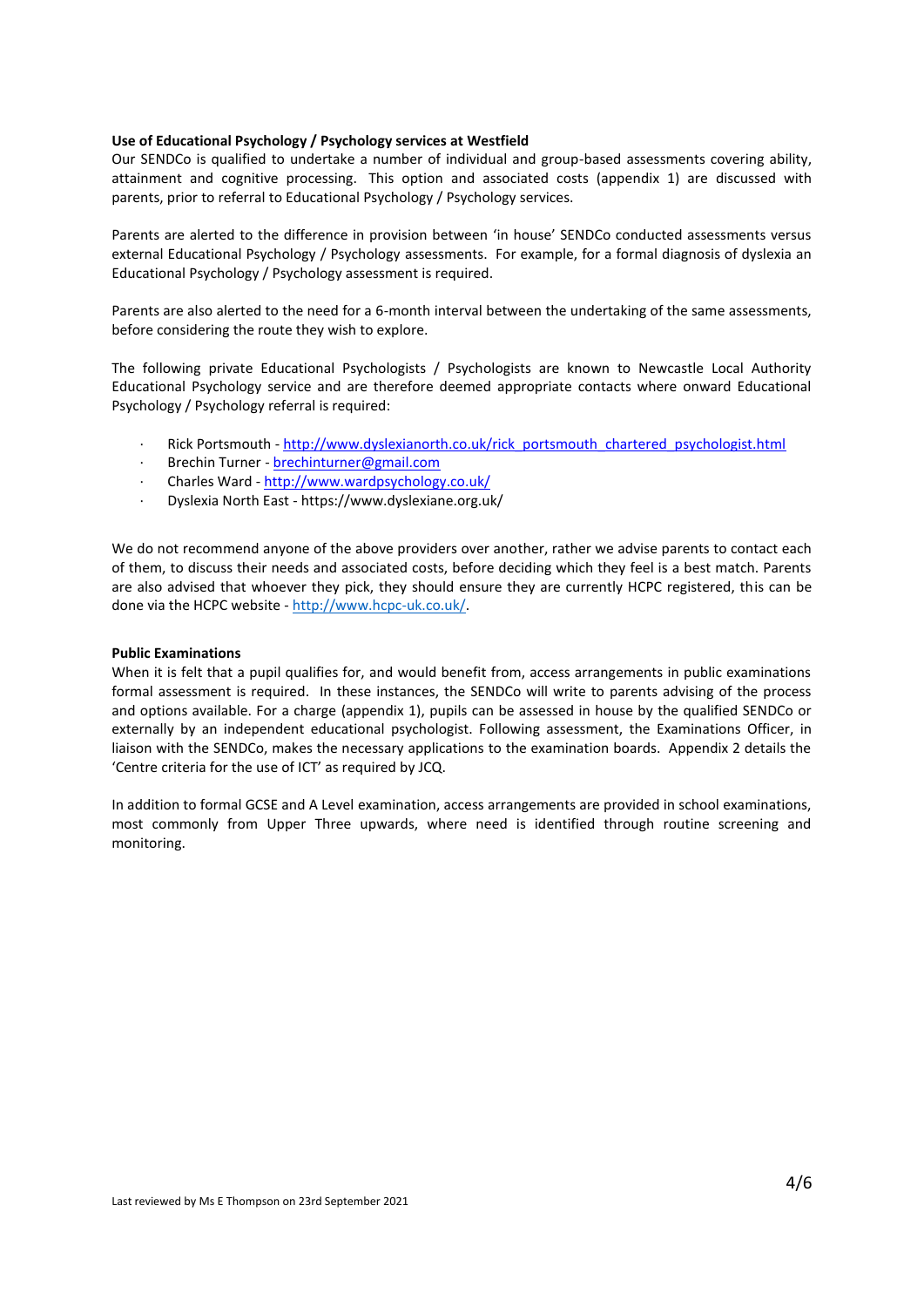## **Appendix 1 - ALS Charging Policy**

## **CORE OFFER**

- Quality First Teaching High quality teaching within the classroom, differentiated for individual pupils, is the first step in responding to girls' needs.
- Core assessments standardised assessments of both spelling and reading at key points across both Junior House and Senior House
- Referral to ALS Close liaison between Class Teachers and the specialist ALS Teachers, ensures that the needs of all girls are met appropriately.
- Study Skills Drop In LSAs run daily sessions 8.00am 8.30am. Senior House pupils can call in and ask for curriculum support / advice as needed. Junior House pupils can access this provision by arrangement.
- Support Clinic By arrangement, daily support sessions, with ALS teachers are offered in Senior House. These are offered at breaks, lunchtimes before school and after school.
- Touch Typing– Touch typing sessions are offered on request and accommodated to meet girls' needs.
- Modified Curriculum Timetables can be modified to meet the strengths and needs of individual girls.

# **HIGHER LEVEL OFFER**

- Significantly Personalised Curriculum Timetables can be further personalised to meet the strengths and needs of individual girls. This can include a reduction in the number / timing of GCSEs / A Levels undertaken or a more significant personalisation of curriculum content in U3 to U4.
- Intervention Sessions ALS staff work with identified girls in small groups or one to one. These sessions take place at times best matched to the needs of the pupil and their wider curriculum commitments.
- In Class Intervention Learning Support Assistants work with identified girls during lesson time. Targets are established by the Class Teacher and focus on specific knowledge / skill gaps.
	- o £11 per lesson based on 40-minute lessons
- Assessments ALS staff administer a variety of assessments, where further information is needed in relation to a girl's specific strengths and weaknesses.
	- o Assessments including those for access arrangements £150 conducted by SENDCo
	- o Dyslexia screener £50
- Parental requested alternative rooming £20-p/h
- Following parent/school liaison, additional individual provision or bespoke packages can be arranged
	- o Cost is variable dependent on provision required
- Outside Agencies Westfield School is always happy to work alongside outside agencies and implement suggested teaching strategies in order to meet girls' wider needs.
	- o Cost as agreed between parent and agency
- Education, Health and Care Plans (EHCP) Where a parent wishes to make a new application to a Local Authority for a new EHC Plan, Westfield School can make these applications, although we are aware of legislative change which impacts on the provision of such support for pupils within the private sector. This is discussed with parents when considering this option.
- Existing Education, Health and Care Plans (EHCP) where Local Authorities agree to support pupils at Westfield School we can deliver support and intervention as identified within the plan. However, we are aware of legislative change which impacts on the provision of such support for pupils within the private sector. This is discussed with parents when considering this option.